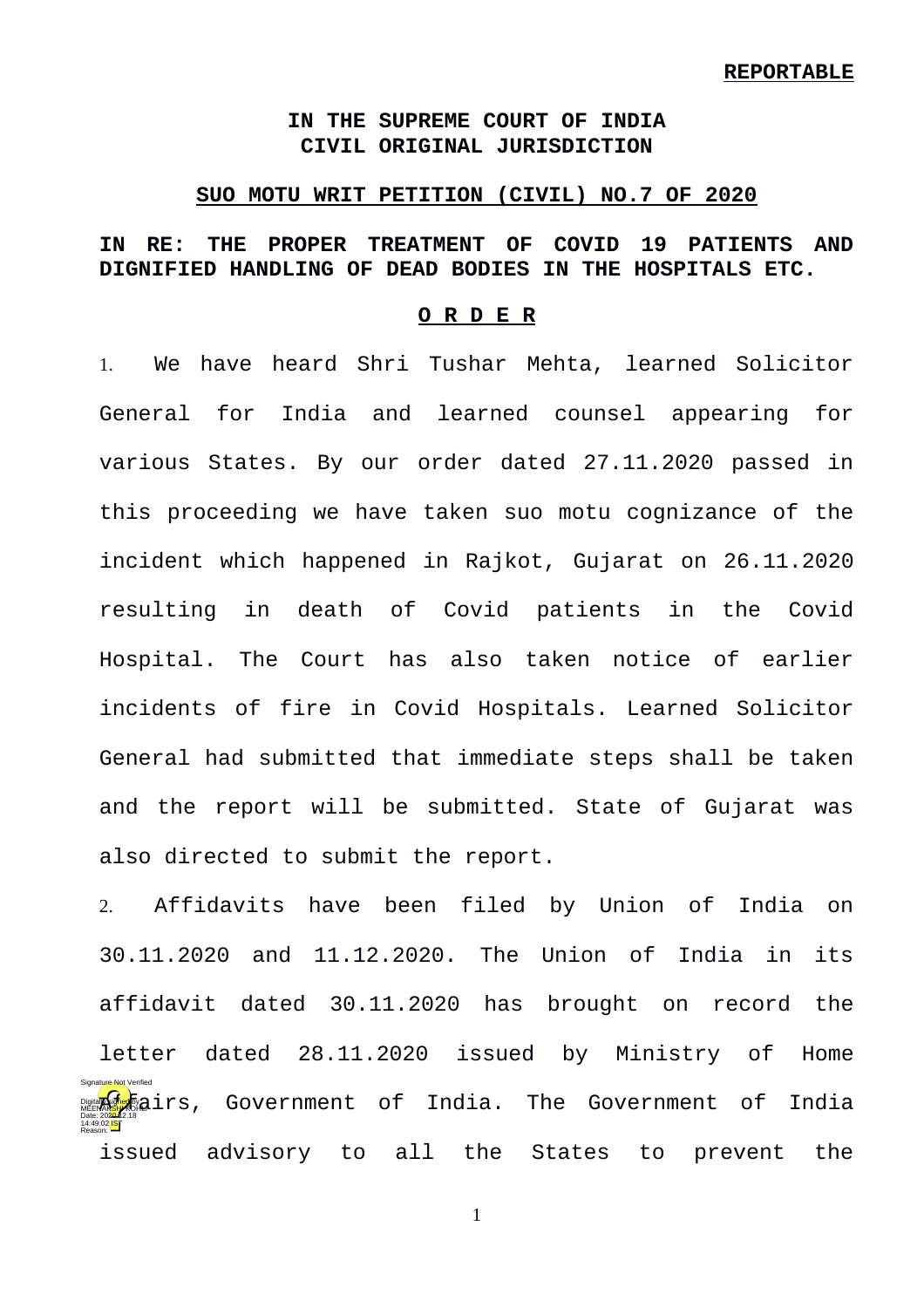recurrence of fire incident in Covid Hospitals and Nursing Homes. The Union of India has called for the status of implementation of guidelines issued in reference to preventing recurrence of fire accidents in Hospitals, status of 'No Objection Certificate', report regarding inspection and re-inspection of Hospitals and Nursing Homes. In pursuance of the orders issued by Union of India to all the States, status reports were sent to the Union of India which has been compiled in Affidavit dated 11.12.2020. Although different States and Union Territories have taken measures and conducted inspections, found out shortcomings regarding prevention of occurrence of fire in the Hospitals and Nursing Homes, further, audits and inspections are required to be taken. Few States have also filed their separate affidavits enumerating their steps taken by them in compliance of the advisory and requirement for. The Union of India has directed the States and Union Territories to update their respective local building bye laws/fire services synchronising them in line of "Model Bill on maintenance of fire and emergency service, 2019", circulated by Ministry of Home Affairs on 16.09.2019.

3. The State of Gujarat has filed separate affidavit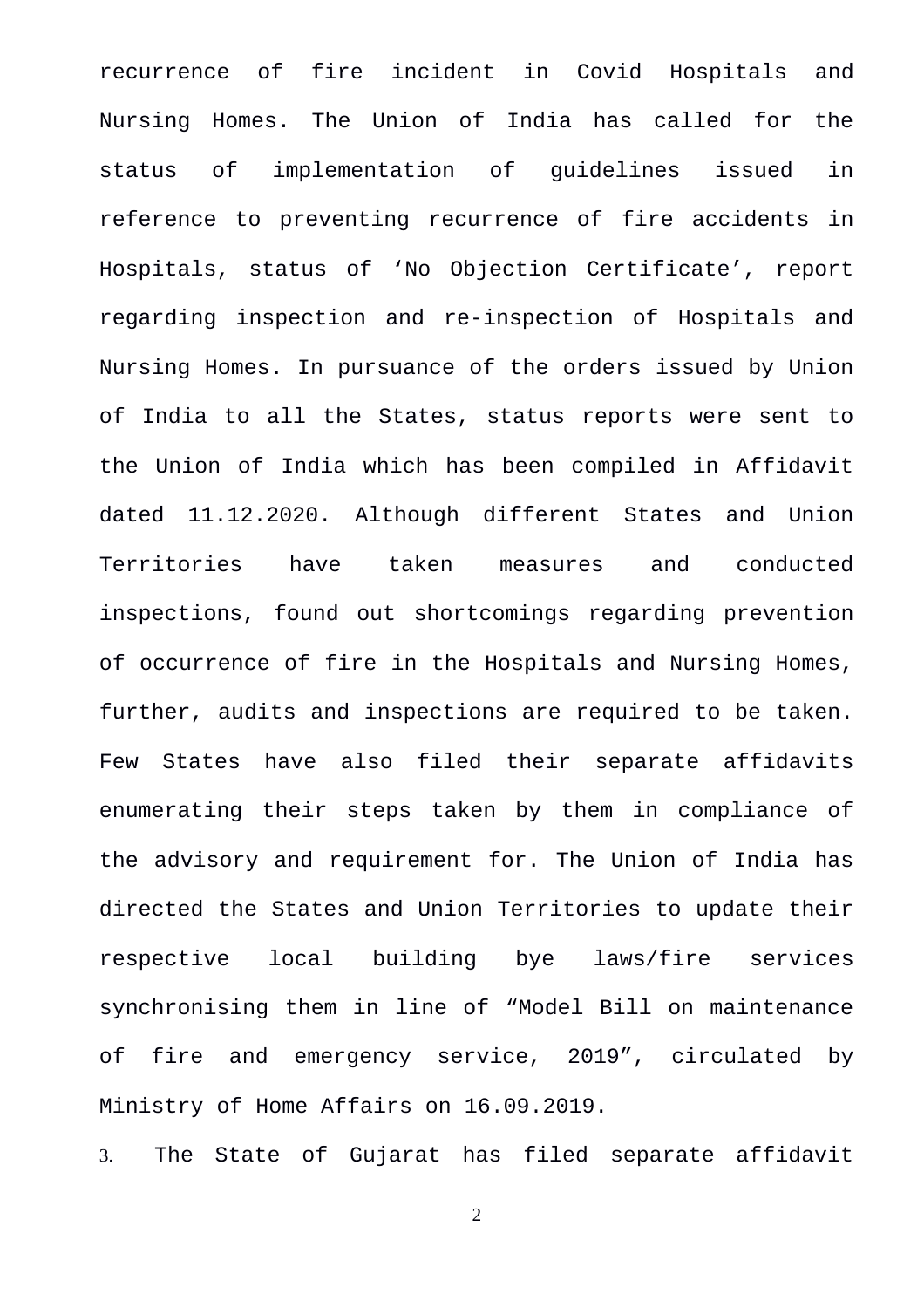bringing on record the directions issued by the State and the details of inspection undertaken and audit of few dedicated Covid hospitals. It has further stated that a nodal officer for fire safety has been appointed in dedicated covid hospitals (Government and Private hospitals). We with regard to above, issue following directions:-

- 1) All States/Union Territories should appoint one nodal officer for each covid hospital, if not already appointed, who shall be made responsible for ensuring the compliance of all fire safety measures.
- 2) In each district, State Government should constitute a committee to carry fire audit of each Covid hospital atleast once in a month and inform the deficiency to the management of the hospital and report to the Government for taking follow up action.
- 3) The Covid hospital who have not obtained NOC from fire department of the State should be asked to immediately apply for NOC and after carrying necessary inspection, decision shall be taken. Those Covid hospitals who have not renewed their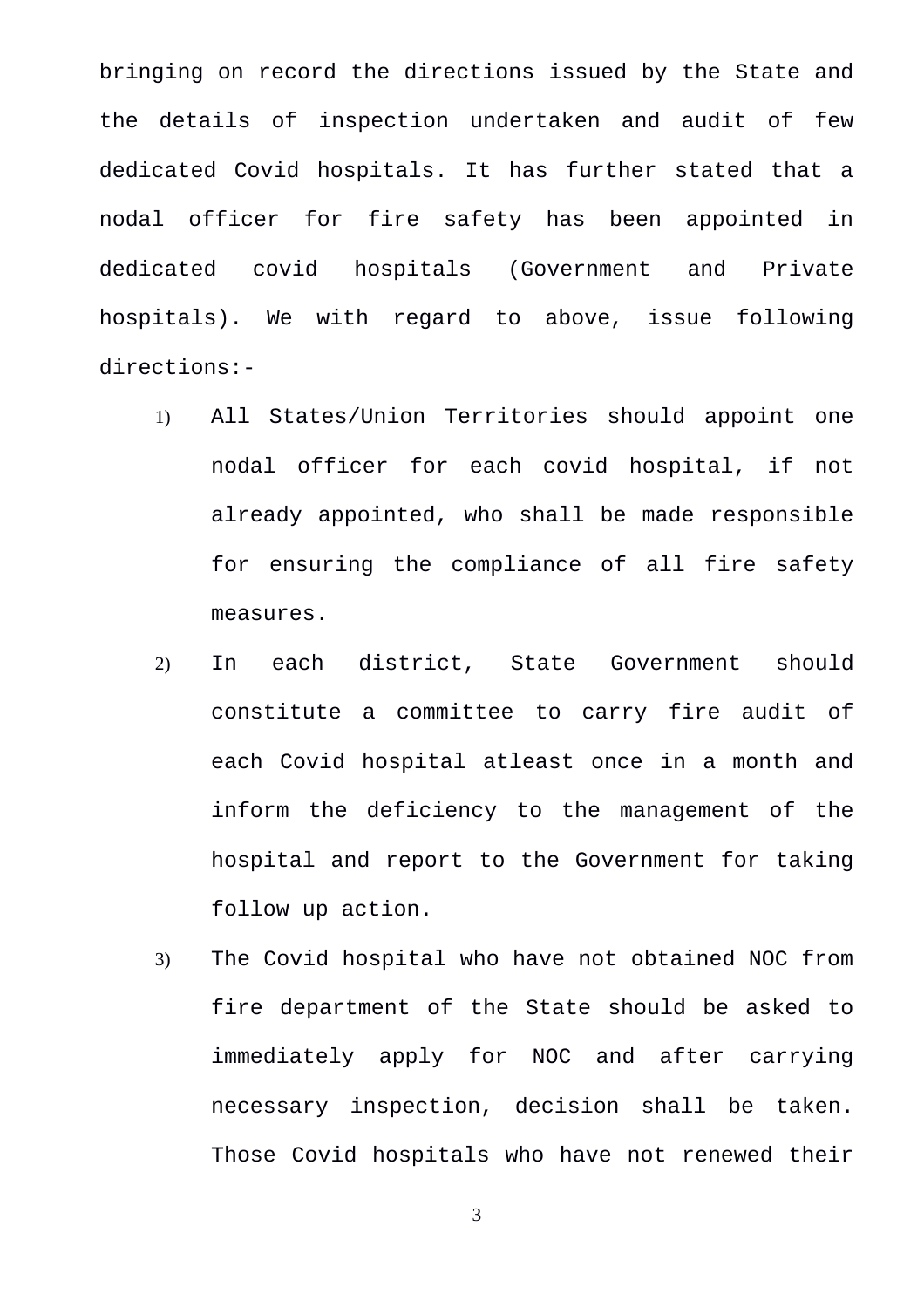NOC should immediately take steps for renewal on which appropriate inspection be taken and decision be taken. In event, Covid Hospital is found not having NOC or not having obtained renewal, appropriate action be taken by the State.

4. The State of Gujarat has also brought on record the notification appointing Justice D.A. Mehta to undertake enquiry with regard to fire in Shrey Hospital, Navrangpura, Ahmedabad, in addition to enquiry in to the incident of fire in Uday Shivanand Hospital, Rajkot. The State to extend all cooperation to the Enquiry Commission so that Enquiry report be submitted at early date and the appropriate remedial action be taken by the State.

5. Due to unprecedented Pandemic, everybody in the world is suffering, one way or the other. It is a world war against COVID-19. Therefore, there shall be Government Public Partnership to avoid world war against COVID-19.

6. Right to health is a fundamental right guaranteed under Article 21 of the Constitution of India. Right to health includes affordable treatment. Therefore, it is the duty upon the State to make provisions for affordable treatment and more and more provisions in the hospitals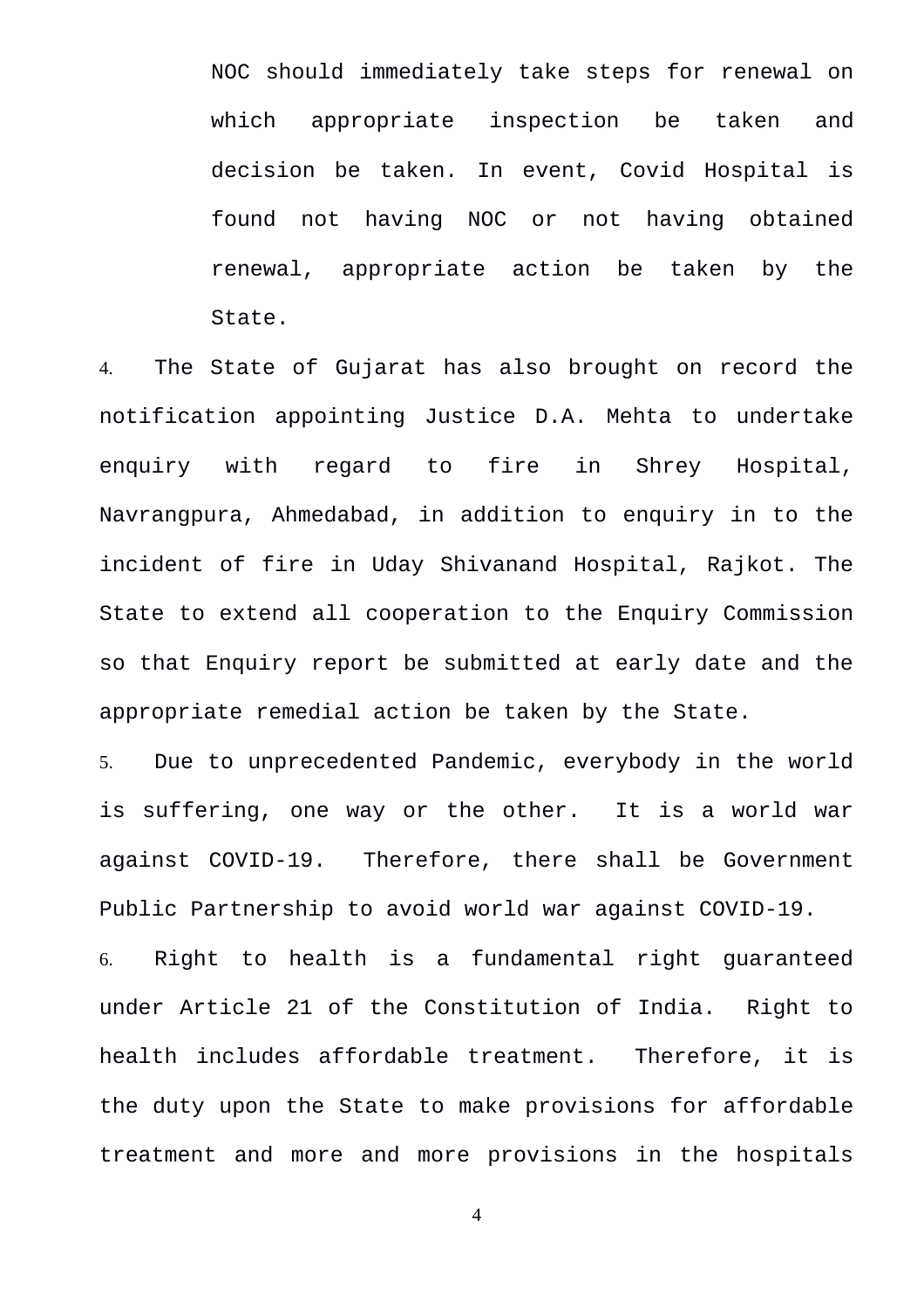to be run by the State and/or local administration are made. It cannot be disputed that for whatever reasons the treatment has become costlier and costlier and it is not affordable to the common people at all. Even if one survives from COVID-19, many times financially and economically he is finished. Therefore, either more and more provisions are to be made by the State Government and the local administration or there shall be cap on the fees charged by the private hospitals, which can be in exercise of the powers under the Disaster Management Act.

7. Despite the Guidelines and SOPs issued, for lack of implementation the Pandemic has spread like wild fire. A strict and stern action should be taken against those who are violating the Guidelines and SOPs, whoever he may be and whatever position the violator is occupying.

8. Every State must act vigilantly and to work with the Centre harmoniously. It is the time to rise to the occasion. Safety and health of the citizens must be the first priority, rather than any other considerations.

9. People should understand their duty and follow rules very strictly. It is the duty of every citizen to perform their fundamental duties as guaranteed under the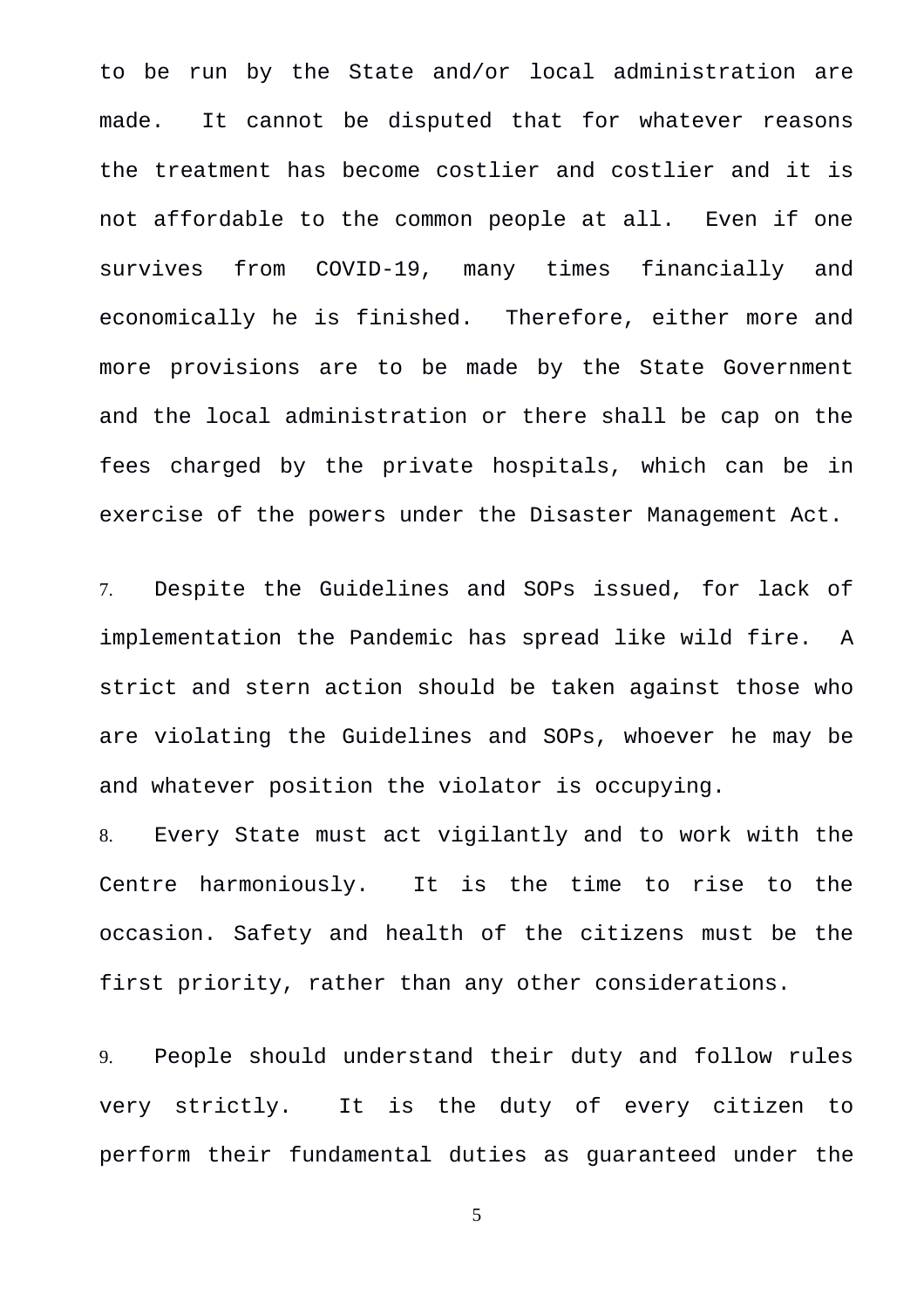Constitution of India. By not following the Guidelines/SOPs issued by the State from time to time, such as, not wearing the masks, not keeping social distances, to participate in the gatherings and the celebrations without maintaining social distances, they are ultimately not damaging themselves but they cause damage to the others also. They cannot be permitted to play with the lives of the others and they cannot be permitted to infringe the rights of other citizens, like right to health guaranteed under Article 21 of the Constitution of India.

10. There is a need to help and guide our people to implement the guidelines and the SOPs issued by the Government, either the Union or the State, such as, wearing of masks, keeping the social distance etc. In many States, despite the huge fine recovered, such as, Rs. 80 to 90 crores in the State of Gujarat alone, people are not following the guidelines and the SOPs. There must be a strict implementation by the authorities so as to ensure that the SOPs and the guidelines issued from time to time are strictly adhered to and followed by the people. Additional Chief Secretary (Home)/Secretary (Home) of respective States shall ensure the strict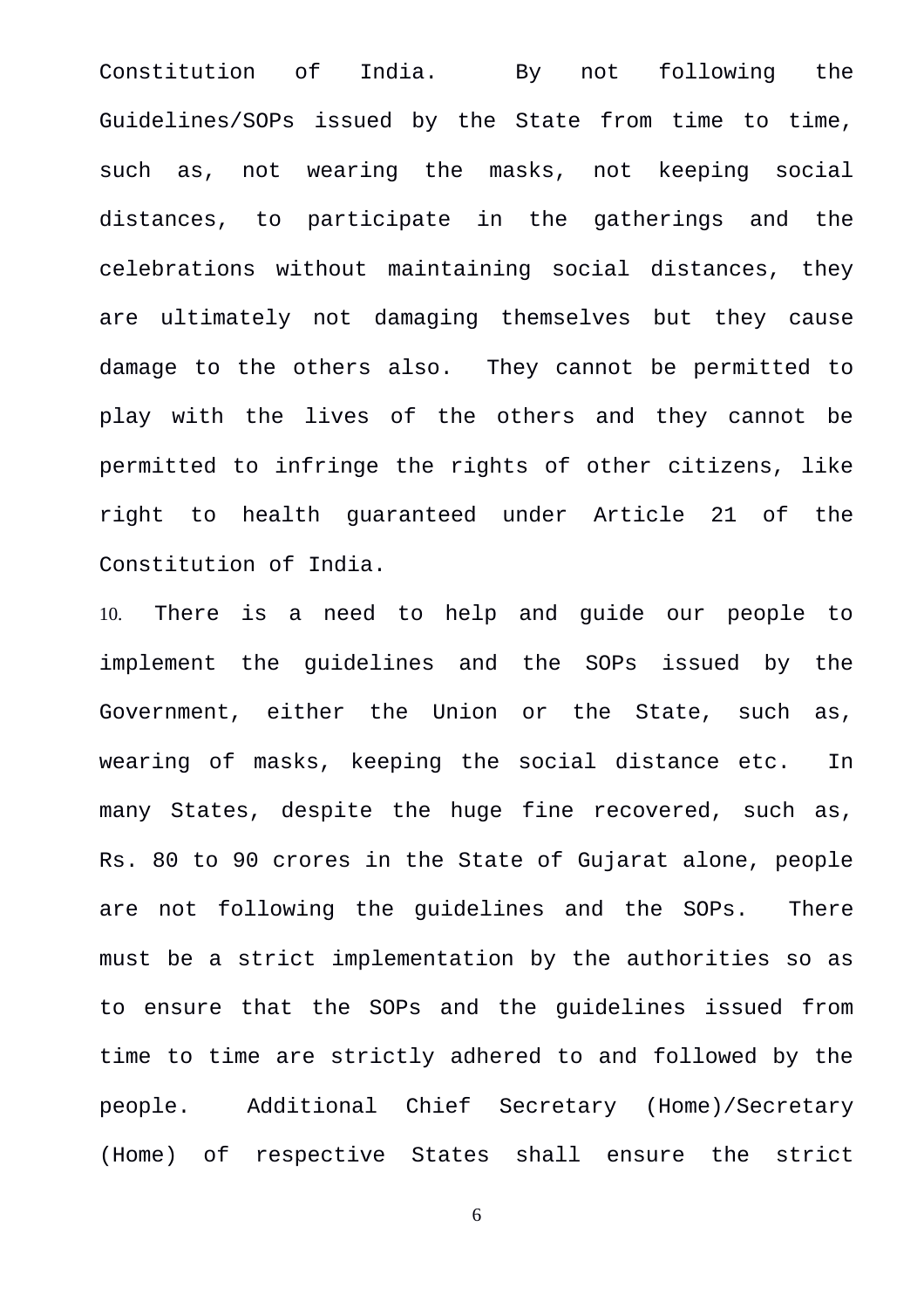implementation of the SOPs and the guidelines with the help of the concerned Superintendent of Police/District Superintendent of Police and the Police In-charge of the concerned police station.

11. We have already issued various directions with regard to measures to be taken to contain the Covid-19. We once again reiterate the State to issue necessary directions with regard to following measures so as to effectively monitor and supervise the implementation of various SOPs and guidelines.

- i) More and more police personnel shall be deployed at the places where there is likelihood of gathering by the people, such as, Food Courts, Eateries, Vegetable Markets (Wholesale or Retail), sabzi Mandies, bus stations, railway stations, street vendors, etc.
- ii) As far as possible, unless must, no permission shall be granted by the local administration or the Collector/DSP for celebration/gathering even during the day hours and wherever the permissions are granted, the local control of the local control of  $\alpha$ administration/DSP/Collector/Police In-charge of the local police station shall ensure the strict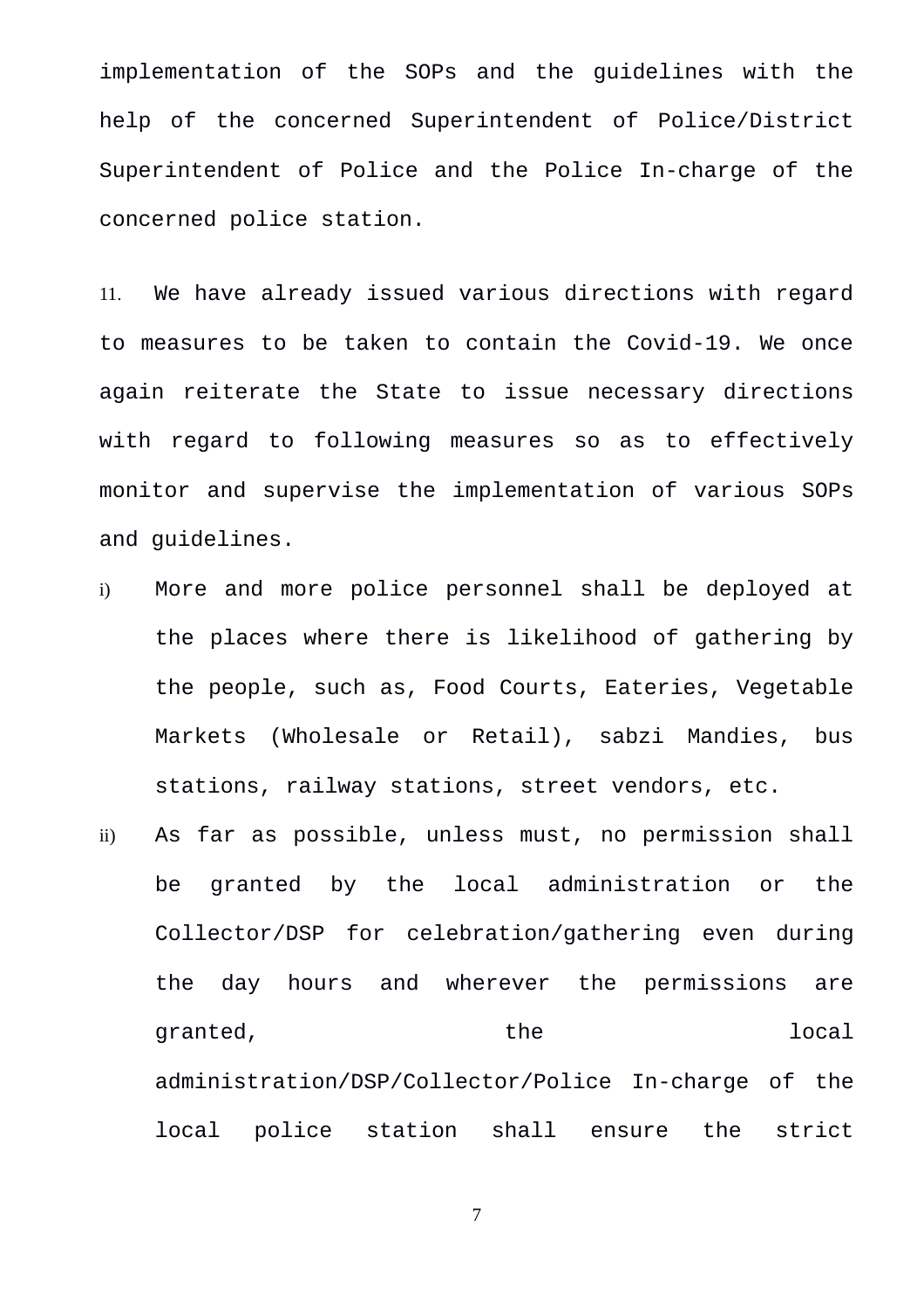compliance of the Guidelines/SOPs. There should be a mechanism to check the number of people attending such function/gathering, such as, the particulars with respect to how many persons are going to attend the celebration/gathering, timings during which the celebration/gathering is to take place etc.

- iii) There shall be more and more testing and to declare the correct facts and figures. One must be transparent in number of testing and declaring the facts and figures of the persons who are Corona Positive. Otherwise, the people will be misled and they will be under impression that everything is all right and they will become negligent.
- iv) Whenever directions are issued under the Disaster Management Act directing the corporate hospitals/private hospitals to keep 50% or any other percentage free municipal beds, it must be strictly complied with and there shall be constant vigilance and supervision.
- v) There shall be free helpline numbers to redress the grievances of common man, when there is noncompliance of the directions by the private hospitals/corporate hospitals.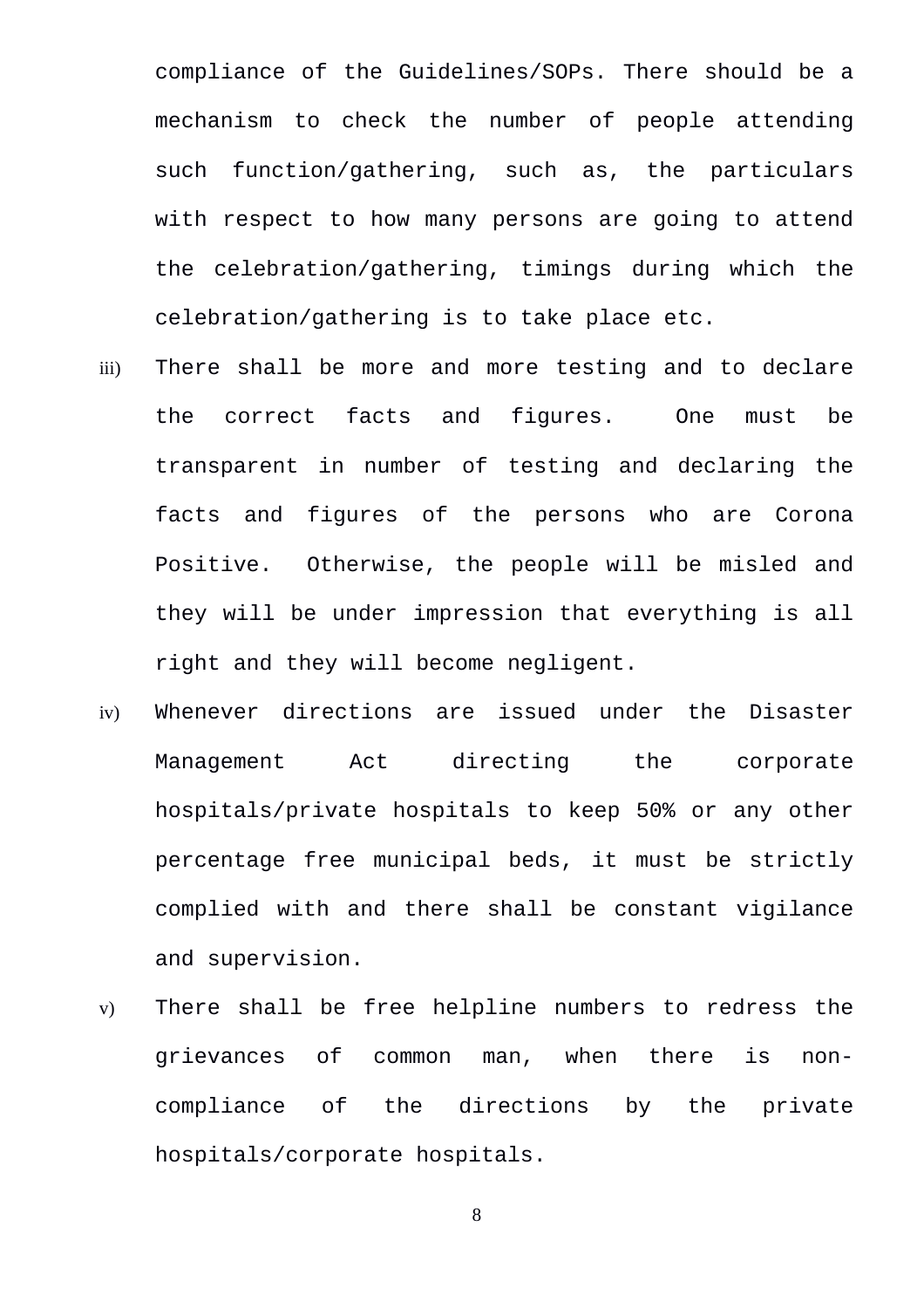- vi) Curfew on weekends/night be considered by States where it is not in place.
- vii) In a micro containment zone or in an area where number of cases are on higher side, to cut the chain, they should be sealed and there should be complete lockdown so far as such areas are concerned. Such containment areas need to be sealed for few days except essential services. The same is required to break the chain of virus spread.
- viii) Any decision to impose curfew and/or lockdown must be announced long in advance so that the people may know and make provisions for their livelihood, like ration etc.
- ix) Another issue is a fatigue of front row health care officers, such as, Doctors, Nurses as well as workers. They are already exhausted physically and mentally due to tireless work for eight months. Some mechanism may be required to give them intermittent rest.

12. One more issue has been raised before us regarding gathering organised by Political parties. The Political parties organise different proceedings in connection of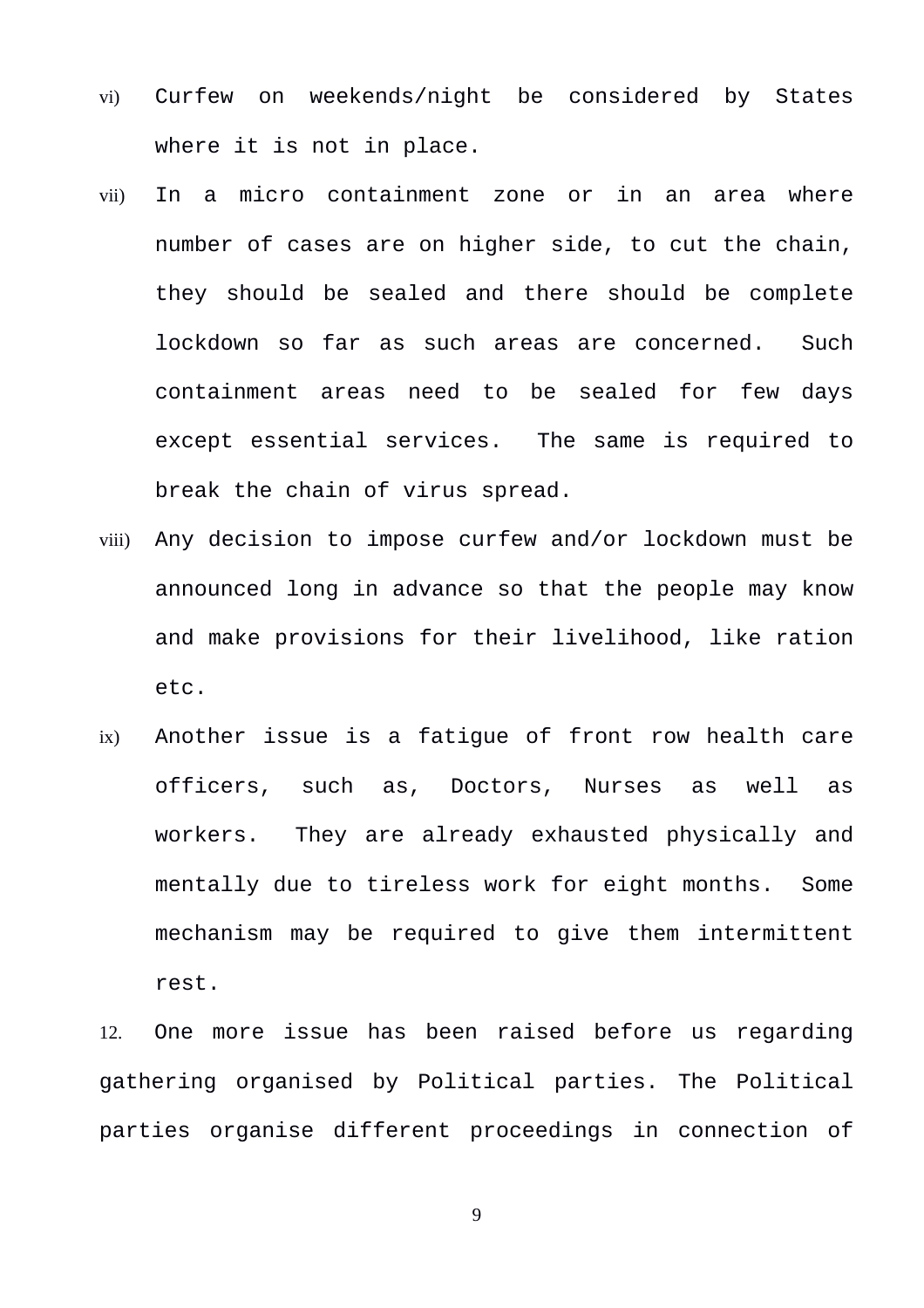election as well as in reference to election of different level including the General Election which are to take place in few States next year.

13. The Election Commission of India has issued broad guidelines for conduct of General Elections/Bye-Elections during Covid-19 in August, 2020. With regard to campaign of political parties following are the guidelines issued by Election Commission of India: -

# **"13. CAMPAIGN BY THE POLITICAL PARTIES/CONTESTING CANDIDATES**

- 1) **Door to Door Campaign:** Subject to any other restriction(s) including extant COVID-19 guidelines, a group of 5(five) persons including candidates, excluding security personnel, if any, is allowed to do door to door campaigning.
- 2) **Road Shows: -**The Convoy of vehicles should be broken after every 5(five) vehicles instead of 10 vehicles (excluding the security vehicles, if any). The interval between two sets of convoy of vehicles should be half an hour instead of gap of 100 meters. (In supersession of Para 5.8.1 of Returning Officer's Handbook 2019)"
- 3) **Election Meetings:** Public gatherings/rallies may be conducted subject to adherence to extant COVID-19<br>quidelines. District Election Officer quidelines. District Election should take following steps for this purpose.
	- **(a)** District Election Officer should, in advance, identify dedicated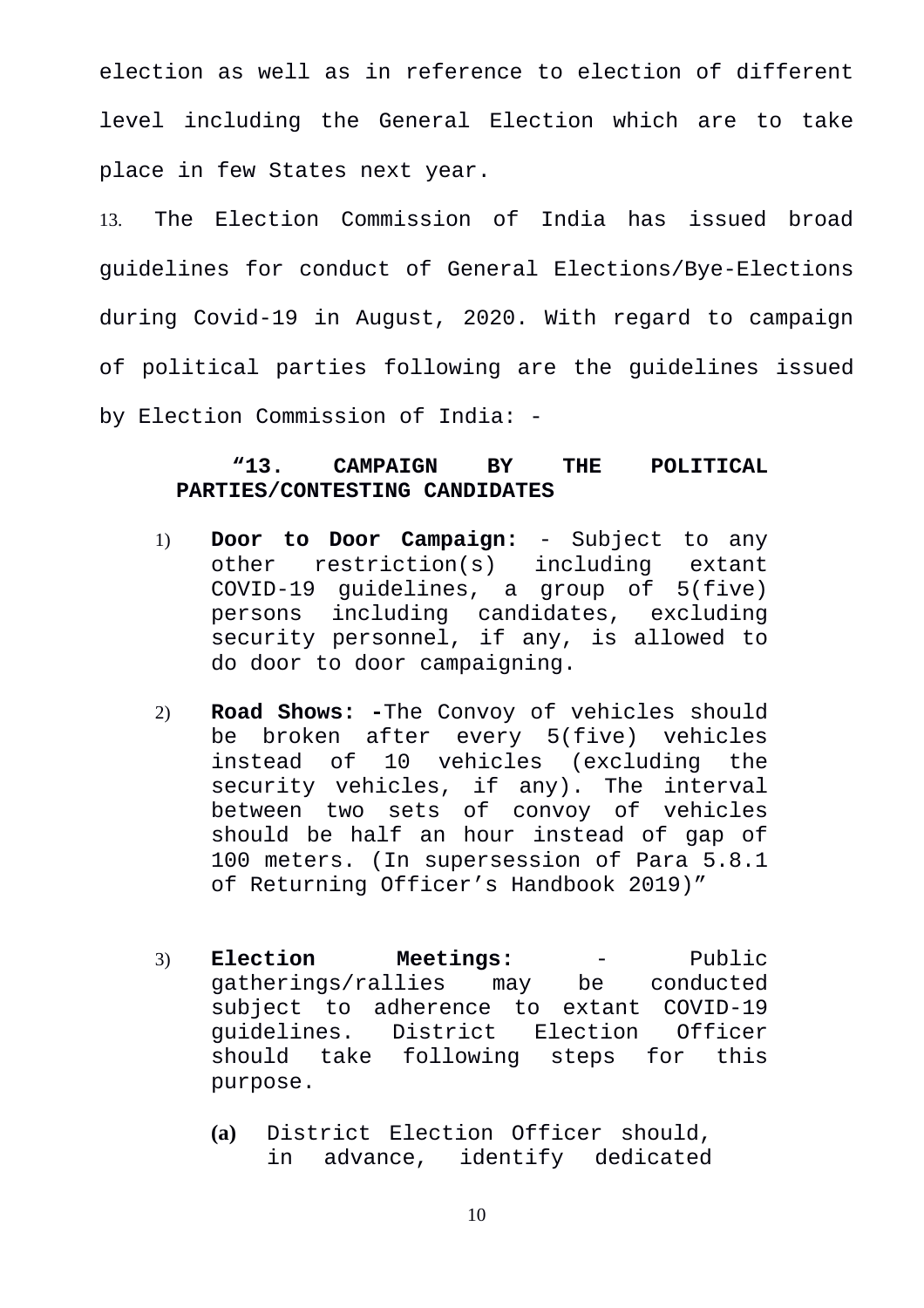grounds for public gathering with clearly marked Entry/Exit points.

- **(b)** In all such identified grounds, the District Election Officer should, in advance, put markers to ensure social distancing norms by the attendees.
- **(c)** Nodal District Health Officer should be involved in the process to ensure that all COVID-19 related guidelines are adhered to by all concerned in the district.
- **(d)** District Election Officer and District Superintendent of Police should ensure that the number of attendees does not exceed the limit prescribed by State Disaster Management Authority for public gatherings.
- **(e)** DEO should depute Sector Health Regulators to oversee that COVID-19 instructions/guidelines are being followed during these meetings.
- **(f)** The political parties and candidates concerned should ensure that all COVID-19 related requirement like face masks, sanitizers, thermal scanning etc. are fulfilled during each of these activities.
- **(g)** Non-Compliance of Instructions: Anybody violating instructions on COVID-19 measures will be liable to proceeded against as per the provisions of Section 51 to 60 of the Disaster Management Act, 2005, besides legal action under Section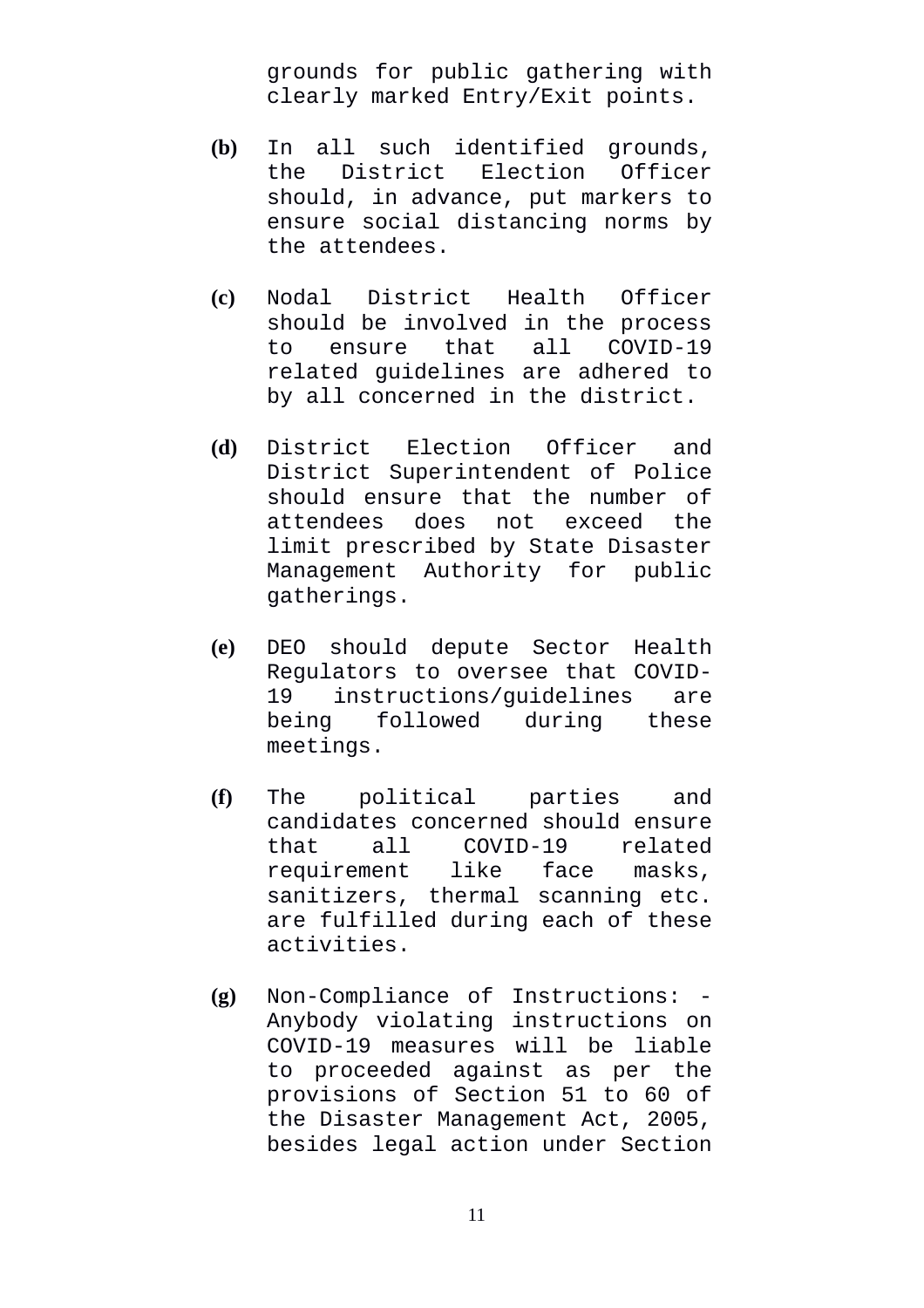1988 of the IPC, and other legal provisions as applicable, as specified in Order No.40-3/2020-  $DM-I(A)$  dated 29<sup>th</sup> July, 2020 of Ministry of Home Affairs. District Election Officer should bring this to the notice of all concerned.

4) Allocation of public spaces must be done using Suvidha app in the manner already prescribed by Commission."

14. All the States / Union Territories to issue necessary directions to ensure compliance of aforesaid guidelines and guidelines although were issued by General Election/Bye Election, that can be implemented by different States with suitable modifications with reference to Elections of other organisations to ensure safety of people in general from Covid-19.

15. We allow further four weeks' time to all the States and Union of India to file affidavit bringing on record various measures as indicated in this order for consideration and further directions.

List after four weeks.

**......................J. ( ASHOK BHUSHAN ) ......................J. ( R. SUBHASH REDDY ) ......................J. ( M.R. SHAH )**

**New Delhi, December 18, 2020.**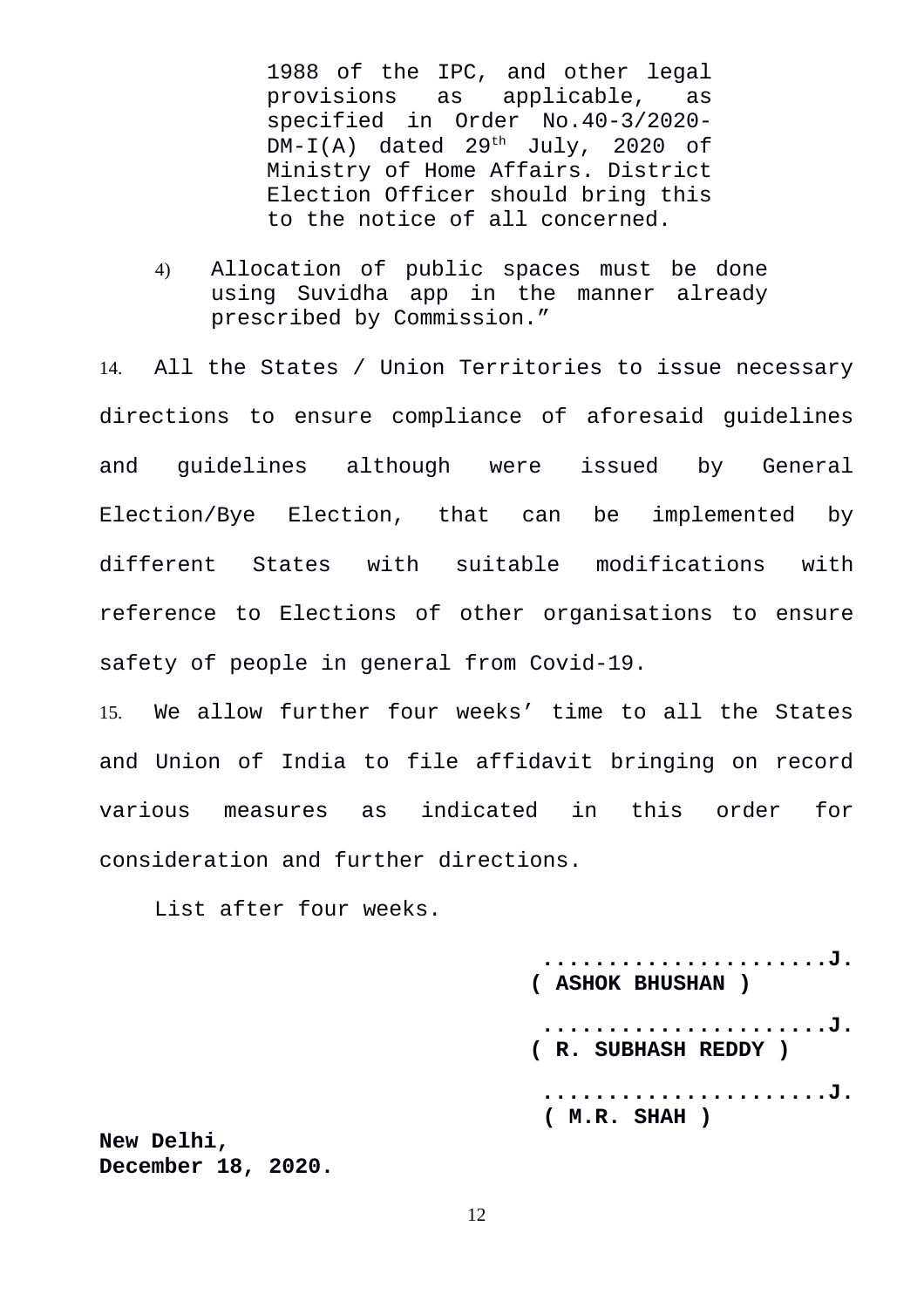**ITEM NO.1 Court 7 (Video Conferencing) SECTION PIL-W [FOR ORDERS] S U P R E M E C O U R T O F I N D I A**

 **RECORD OF PROCEEDINGS**

**Suo Motu Writ Petition (Civil) No(s).7/2020**

**IN RE THE PROPER TREATMENT OF COVID 19 PATIENTS AND DIGNIFIED HANDLING OF DEAD BODIES IN THE HOSPITALS ETC.**

**(IA No. 63664/2020 - APPLICATION FOR EXEMPTION FROM FILING ORIGINAL VAKALATNAMA/OTHER DOCUMENT**

|  | IA No. 54973/2020 - APPROPRIATE ORDERS/DIRECTIONS               |
|--|-----------------------------------------------------------------|
|  | IA No. 55794/2020 - APPROPRIATE ORDERS/DIRECTIONS               |
|  | IA No. 56067/2020 - APPROPRIATE ORDERS/DIRECTIONS               |
|  | IA No. 90409/2020 - APPROPRIATE ORDERS/DIRECTIONS               |
|  | IA No. 54881/2020 - APPROPRIATE ORDERS/DIRECTIONS               |
|  | IA No. 55938/2020 - APPROPRIATE ORDERS/DIRECTIONS               |
|  | IA No. 68811/2020 - CLARIFICATION/DIRECTION                     |
|  | IA No. 54900/2020 - EARLY HEARING APPLICATION                   |
|  | IA No. 55936/2020 - EXEMPTION FROM FILING AFFIDAVIT             |
|  | IA No. 56420/2020 - EXEMPTION FROM FILING AFFIDAVIT             |
|  | IA No. 68639/2020 - EXEMPTION FROM FILING AFFIDAVIT             |
|  | IA No. 56142/2020 - EXEMPTION FROM FILING AFFIDAVIT             |
|  | IA No. 118651/2020 - EXEMPTION FROM FILING AFFIDAVIT            |
|  | IA No. 55792/2020 - EXEMPTION FROM FILING AFFIDAVIT             |
|  | IA No. 56124/2020 - EXEMPTION FROM FILING AFFIDAVIT             |
|  | IA No. 68519/2020 - EXEMPTION FROM FILING AFFIDAVIT             |
|  | IA No. 74588/2020 - EXEMPTION FROM FILING AFFIDAVIT             |
|  | IA No. 90410/2020 - EXEMPTION FROM FILING AFFIDAVIT             |
|  | IA No. 54885/2020 - EXEMPTION FROM FILING AFFIDAVIT             |
|  | IA No. 55398/2020 - EXEMPTION FROM FILING AFFIDAVIT             |
|  | IA No. 55939/2020 - EXEMPTION FROM FILING AFFIDAVIT             |
|  | IA No. 72559/2020 - EXEMPTION FROM FILING AFFIDAVIT             |
|  | IA No. 54982/2020 - EXEMPTION FROM FILING AFFIDAVIT             |
|  | IA No. 72111/2020 - EXEMPTION FROM FILING AFFIDAVIT             |
|  | IA No. 90398/2020 - EXEMPTION FROM FILING AFFIDAVIT             |
|  | IA No. 68817/2020 - EXEMPTION FROM FILING AFFIDAVIT             |
|  | IA No. 92849/2020 - EXEMPTION FROM FILING O.T.                  |
|  | IA No. 74671/2020 - EXEMPTION FROM PAYING COURT FEE             |
|  | IA No. 74670/2020 - INTERVENTION APPLICATION                    |
|  | IA No. 55790/2020 - INTERVENTION APPLICATION                    |
|  | IA No. 63659/2020 - INTERVENTION APPLICATION                    |
|  | IA No. 54880/2020 - INTERVENTION APPLICATION                    |
|  | IA No. 55937/2020 - INTERVENTION APPLICATION                    |
|  | IA No. 90394/2020<br>INTERVENTION/IMPLEADMENT<br>$\blacksquare$ |
|  | <b>IA No. 77370/2020</b><br>INTERVENTION/IMPLEADMENT            |
|  | IA No. 54971/2020 -<br>INTERVENTION/IMPLEADMENT                 |
|  | IA No. 55935/2020 -<br>INTERVENTION/IMPLEADMENT                 |
|  | IA No. 68561/2020 -<br>INTERVENTION/IMPLEADMENT                 |
|  | IA No. 54897/2020 -<br>INTERVENTION/IMPLEADMENT                 |
|  | IA No. 57318/2020<br>INTERVENTION/IMPLEADMENT                   |
|  | IA No. 54902/2020<br>PERMISSION TO APPEAR AND ARGUE IN PERSON   |
|  |                                                                 |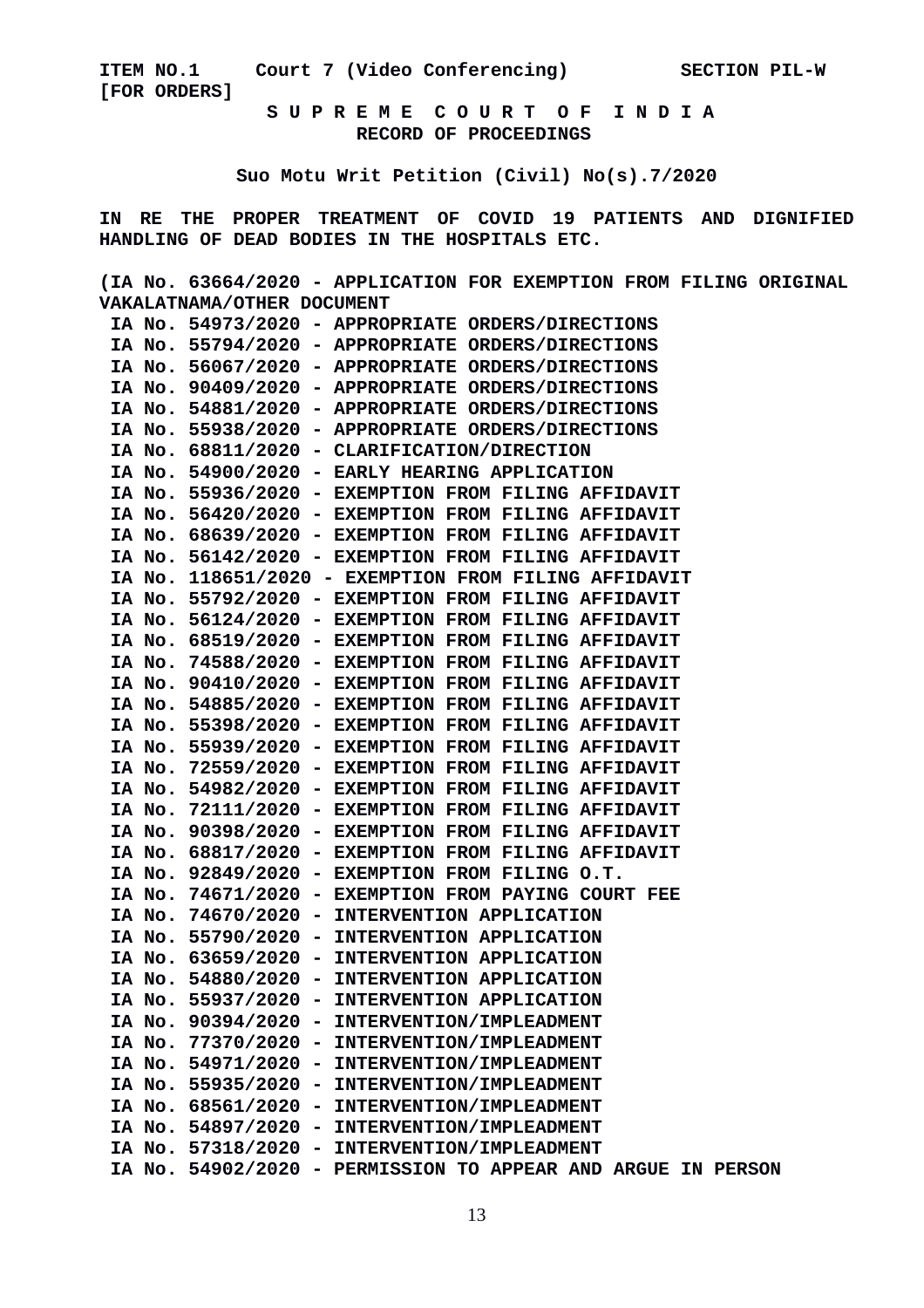**IA No. 63660/2020 - PERMISSION TO APPEAR AND ARGUE IN PERSON IA No. 54978/2020 - PERMISSION TO APPEAR AND ARGUE IN PERSON IA No. 56419/2020 - PERMISSION TO FILE ADDITIONAL DOCUMENTS/FACTS/ANNEXURES) Date : 18-12-2020 This matter was called on for orders today. CORAM : HON'BLE MR. JUSTICE ASHOK BHUSHAN HON'BLE MR. JUSTICE R. SUBHASH REDDY HON'BLE MR. JUSTICE M.R. SHAH For Petitioner(s) By Courts Motion For Respondent(s) Mr. Tushar Mehta, SG Mr. K.M. Nataraj, ASG Mr. Shantanu Sharma, Adv. Mr. Gurmeet Singh Makker AOR Mr. Rajat Nair, Adv. Mr. Kanu Agrawal, Adv. Mr. Prashant Singh B, Adv. Mr. Raj Bahadur Yadav, Adv. Mr. Saurabh Mishra, Adv. Mr. Mohd. Akhil, Adv. Mr. B. V. Balaram Das, AOR Arunachal Pradesh Mr. Abhimanyu Tewari, AOR Ms. Eliza Bar, Adv. Assam Mr. Nalin Kohli, AAG Mr. Shuvodeep Roy, Adv. Mr. Ankit Roy, Adv. Mr. Rahul Raj Mishra, Adv. Ms. Nimisha, Adv. GNCTD Mr. K.V. Vishwanathan, Sr. Adv. Mr. Chirag M. Shroff, AOR Ms. Abhilasha Bharti, Adv. Goa Mr. Arun R. Pedneker, Adv. Mr. Sachin Patil AOR Gujarat Mr. Tushar Mehta, SG Ms. Manisha Lavkumar, Sr. Adv. Mr. Aniruddha P. Mayee AOR Ms. Deepanwita Priyanka, Adv. Ms. Aastha Mehta, Adv. Haryana Mr. Anish Kumar Gupta, Adv. Ms. Archana Preeti Gupta, Adv. Mr. Chandra Shekhar Suman, Adv. Mr. Puneet Sheoran, Adv.**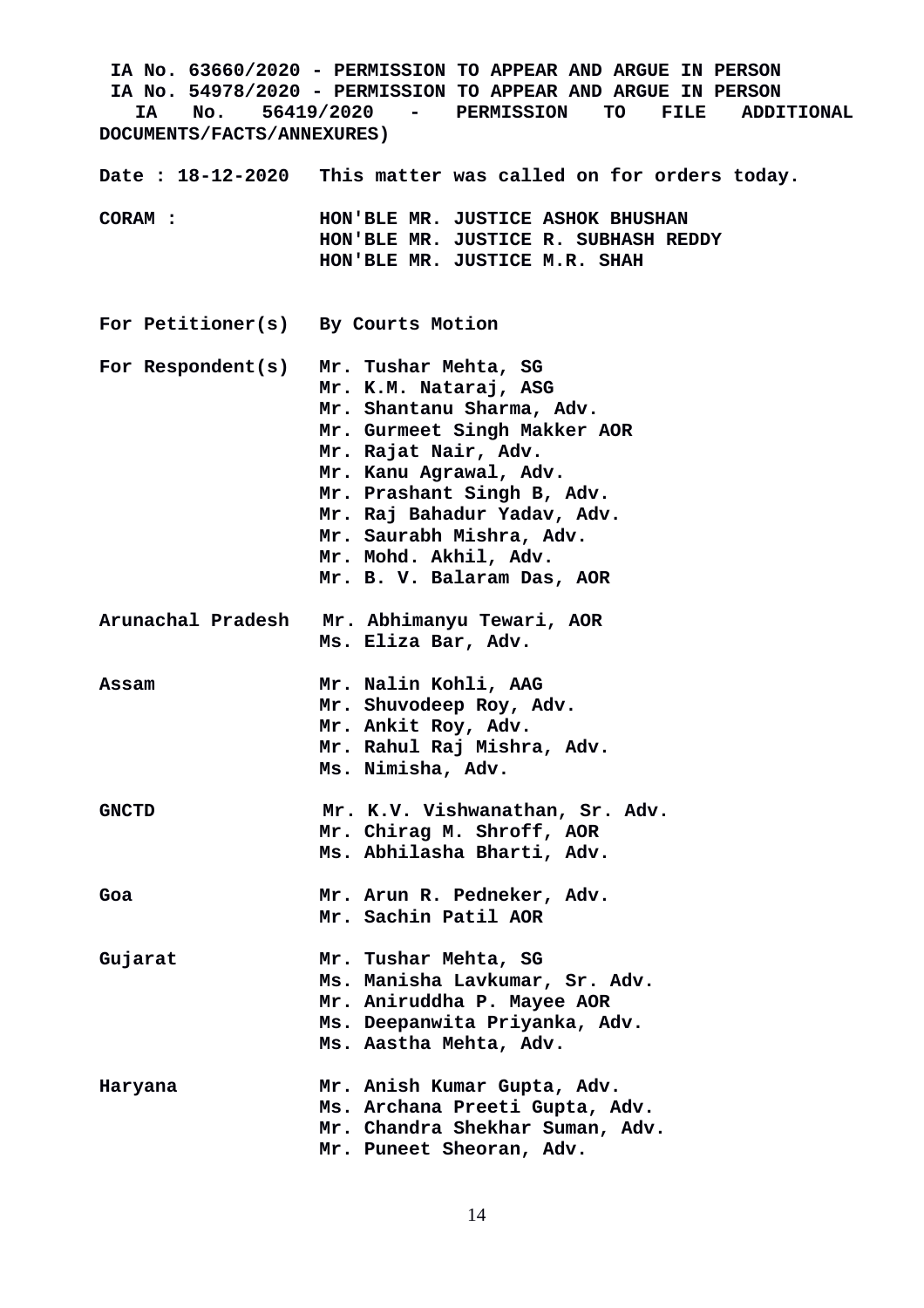|                  | Ms. Rita Gupta, Adv.<br>Ms. Deepshikha Bharati, Adv.,                                                            |
|------------------|------------------------------------------------------------------------------------------------------------------|
| Haryana          | Dr. Monika Gusain, AOR                                                                                           |
| H.P.             | Mr. Himanshu Tyagi, AOR                                                                                          |
| <b>Jharkhand</b> | Mr. Kumar Anurag Singh, Addl. Standing Counsel<br>Mr. Saurabh Jain, Adv.<br>Mr. Anando Mukherjee, Adv.           |
| J&K              | Mr. G.M. Kawoosa, Adv.<br>Ms. Manjula Gupta, Adv.                                                                |
| Kerala           | Ms. Priyanka Prakash, Adv.<br>Ms. Beena Prakash, Adv.<br>Mr. G. Prakash, Adv.                                    |
| Manipur          | Mr. Pukhrambam Ramesh Kumar, Adv.<br>Ms. Anupama Ngangom, Adv.<br>Mr. Karun Sharma, Adv.                         |
| Maharashtra      | Mr. Rahul Chitnis ADV.<br>Mr. Sachin Patil, AOR<br>Mr. Geo Joseph, Adv.                                          |
| Meghalaya        | Mr. Amit Kumar, Adv.<br>Mr. Avijit Mani Tripathi, Adv.<br>Mr. T.K. Nayak, Adv.<br>Mr. Abhikalp, Adv.             |
| Mizoram          | Mr. Siddhesh Kotwal, Adv.<br>Mr. Divyansh Tiwari, Adv.<br>Ms. Ana Upadhyay, Adv.                                 |
| Nagaland         | Mrs. K. Enatoli Sema, Adv<br>Mr. Amit Kumar Singh, Adv.                                                          |
| Punjab           | Mr. Atul Nanda, AG<br>Ms. Uttara Babbar, Adv.<br>Ms. Bhavana Duhoon, Adv.<br>Mr. Manan Bansal, Adv.              |
| Rajasthan        | Dr. Manish Singhvi, Sr. Advocate<br>Mr. Sandeep Kumar Jha Advocate                                               |
| T.N.             | Mr. Jayanth Muthuraj, Sr. Adv.<br>Mr. M. Yogeshkanna AOR<br>Mr. Rajarajeshwaran, Adv.<br>Mr. Aditya Chadha, Adv. |
| Telangana        | Mr. S. Udaya Kumar Sagar, Adv.<br>Ms. Swati Bhardwaj, Adv.                                                       |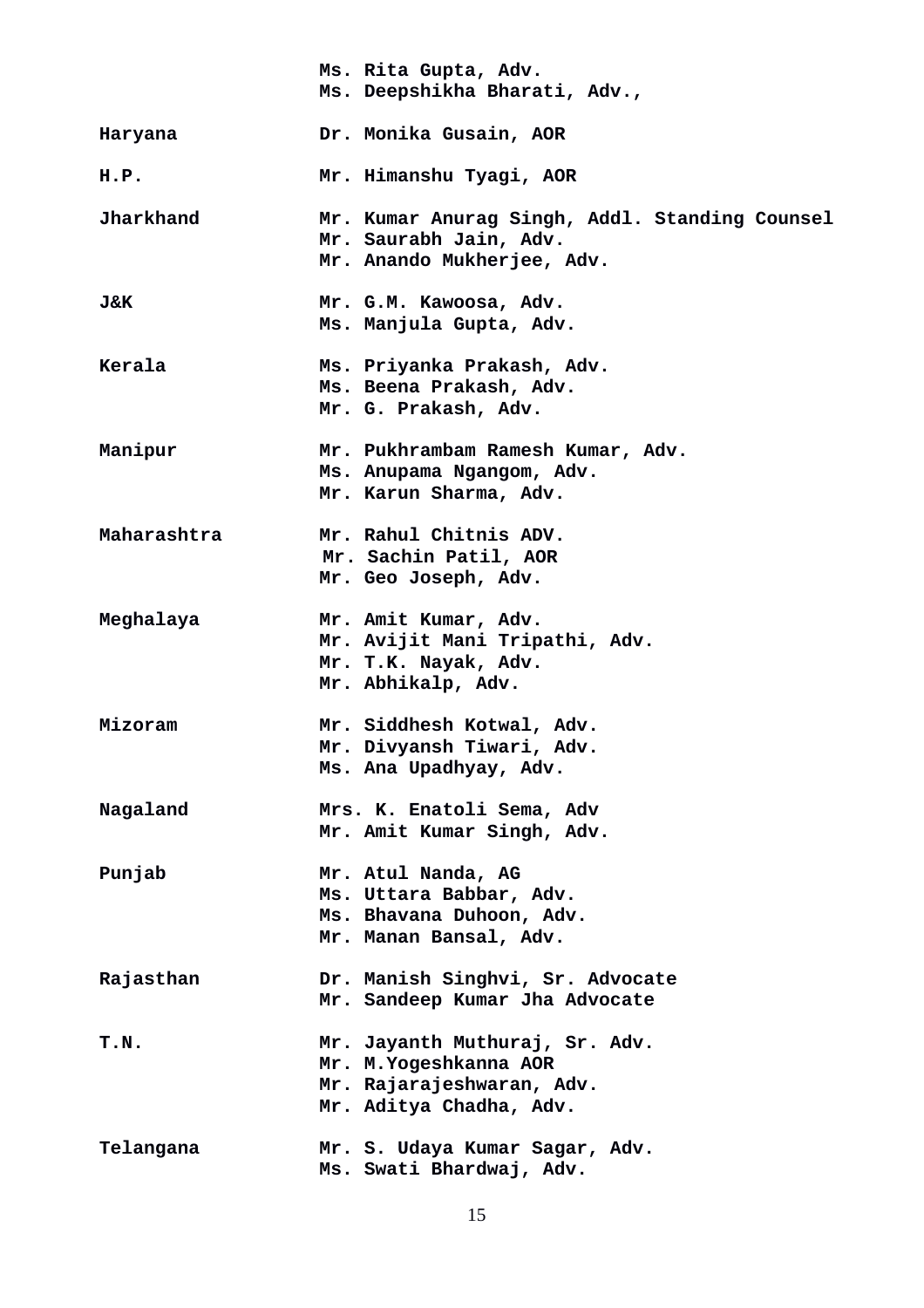| Tripura                                    | Mr. Shuvodeep Roy, Adv.<br>Mr. Rahul Raj Mishra, Adv.                                                                                                                     |
|--------------------------------------------|---------------------------------------------------------------------------------------------------------------------------------------------------------------------------|
| <b>WB</b>                                  | Mr. Suhaan Mukerji, Adv.<br>Ms. Liz Mathew, Adv.<br>Mr. Vishal Prasad, Adv.<br>Mr. Nikhil Parikshith, Adv.<br>Mr. Sayandeep Pahari, Adv.<br>For M/S. PLR Chambers And Co. |
| U.P.                                       | Ms. Garima Prashad, Adv.<br>Mr. Nagender Singh, Adv.                                                                                                                      |
| <b>Sikkim</b>                              | Mr. Raghvendra Kumar, Adv.<br>Mr. Anand Kumar Dubey, Adv.<br>Mr. Narendra Kumar, AOR                                                                                      |
| Karnataka                                  | Mr. Shubhranshu Padhi, AOR<br>Mr. Ashish Yadav, Adv.<br>Mr. Rakshit Jain, Adv.<br>Mr. Vishal Bansal, Adv.                                                                 |
| Odisha                                     | Mr. Shibashish Misra, Adv.                                                                                                                                                |
| <u>UTS</u>                                 |                                                                                                                                                                           |
| A & N                                      | Mr. K.V. Jagdishvaran, Adv.<br>Ms. G. Indira, AOR                                                                                                                         |
| Puducherry                                 | Mr. V.G. Pragasam, Adv.<br>Mr. S. Prabu Ramasubramanian, Adv.                                                                                                             |
|                                            | Mr. Awanish Sinha, AOR<br>Mr. S.K. Mohanty, Adv.<br>Ms. Sweta Rani, Adv.<br>Ms. Gitanshi Arora, Adv.                                                                      |
| I.A. 90394/20<br>& 90409/20                | Mr. Pawan Shree Agrawal, Adv.<br>Ms. Abhipsa Anamika, Adv.                                                                                                                |
|                                            | Applicant in person                                                                                                                                                       |
| Municipal Corporation<br>Of Greater Mumbai | Mr. Ashish Wad, Adv.<br>Ms. Tamali Wad, Adv.<br>Mr. Sidharth Mahajan, Adv.<br>Ms. Sukriti Jaggi, Adv.<br>Mr. Ajeyo Sharma, Adv.<br>M/S. J S Wad And Co.                   |
| <b>Intervenor</b>                          | Mr. Subhash Chandran, Adv.<br>Mr. Biju P Raman, AOR                                                                                                                       |